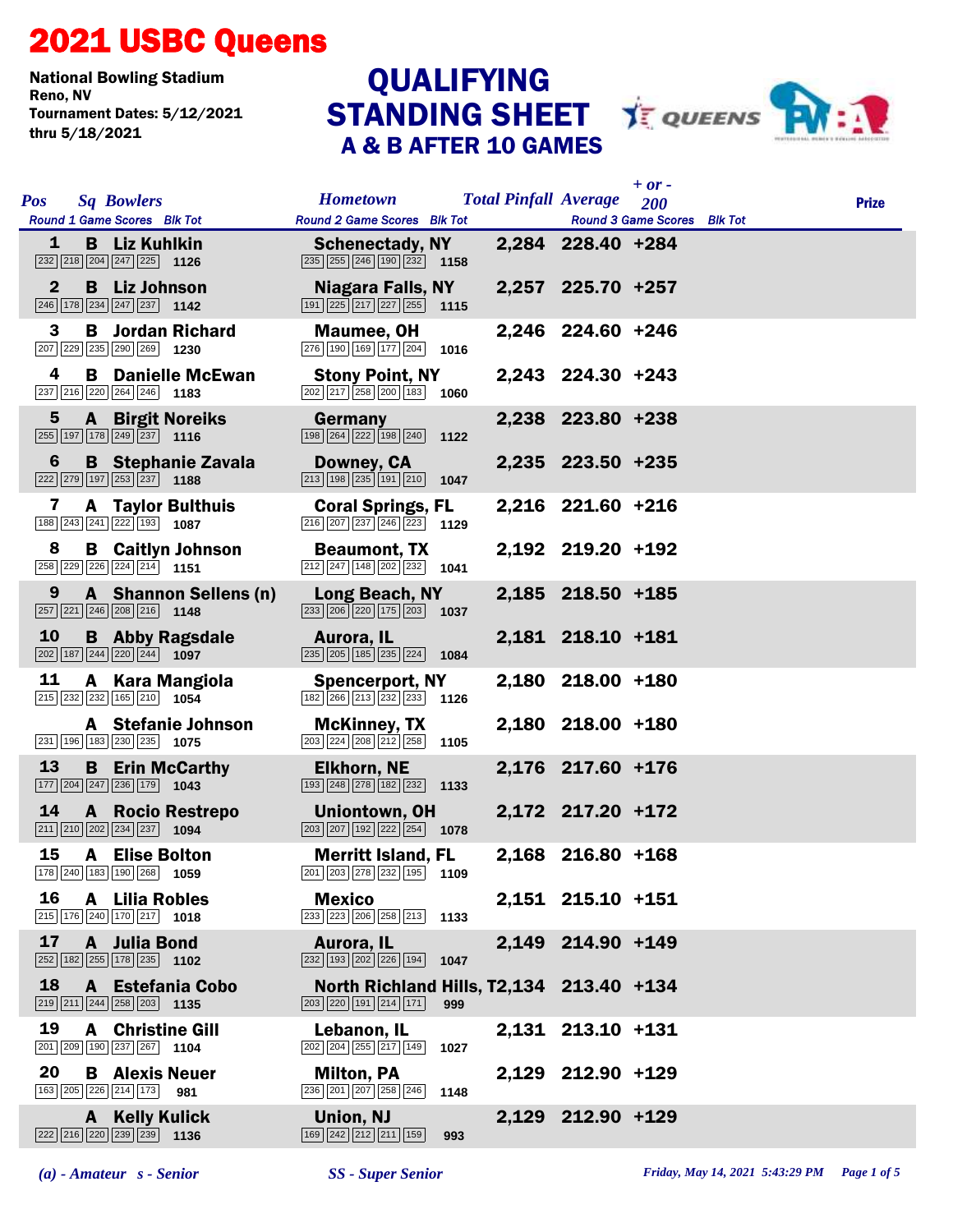|     |    |              |                                                                                                            |                                          |                                                                                                              |      |       |                              | $+$ or $-$                         |              |
|-----|----|--------------|------------------------------------------------------------------------------------------------------------|------------------------------------------|--------------------------------------------------------------------------------------------------------------|------|-------|------------------------------|------------------------------------|--------------|
| Pos |    |              | <b>Sq Bowlers</b><br>Round 1 Game Scores Blk Tot                                                           |                                          | <b>Hometown</b><br><b>Round 2 Game Scores Blk Tot</b>                                                        |      |       | <b>Total Pinfall Average</b> | 200<br>Round 3 Game Scores Blk Tot | <b>Prize</b> |
|     |    |              | 226 231 196 297 189 1139                                                                                   | <b>A</b> Gazmine Mason                   | <b>Cranston, RI</b><br>213 233 183 189 172                                                                   | 990  |       | 2,129 212.90 +129            |                                    |              |
|     |    |              | $\overline{182}$ $\overline{223}$ $\overline{227}$ $\overline{206}$ $\overline{243}$ 1081                  | 23s A Carolyn Dorin-Ballard              | Keller, TX<br>222 243 185 194 202                                                                            | 1046 |       | 2,127 212.70 +127            |                                    |              |
|     | 24 |              | 208 163 191 189 213 964                                                                                    | <b>B</b> Anggie Ramirez-Perea Austin, TX | 256 218 176 247 256                                                                                          | 1153 |       | 2,117 211.70 +117            |                                    |              |
|     |    |              | <b>B</b> Sabrena Divis<br>$\boxed{228}$ 193 247 207 224 1099                                               |                                          | Gillette, WY<br>173 203 234 229 179                                                                          | 1018 |       | 2,117 211.70 +117            |                                    |              |
|     | 26 | B            | <b>Bryanna Cote</b><br>$\boxed{247}$ 189 211 183 192 1022                                                  |                                          | <b>Tucson, AZ</b><br>218 215 196 235 230                                                                     | 1094 |       | 2,116 211.60 +116            |                                    |              |
|     | 27 |              | 188 244 199 269 199 1099                                                                                   | <b>B</b> Dasha Kovalova                  | <b>Ukraine</b><br>214 199 158 209 236                                                                        | 1016 |       | 2,115 211.50 +115            |                                    |              |
|     | 28 |              | 202 183 175 223 216                                                                                        | <b>B</b> Shannon Pluhowsky<br>999        | Dayton, OH<br>$\overline{ 246   234   236   191   207}$ 1114                                                 |      |       | 2,113 211.30 +113            |                                    |              |
|     |    |              | A Kayla Pashina<br>$\boxed{224}$ 199 269 237 198 1127                                                      |                                          | <b>Minnetonka, MN</b><br>$\boxed{200}$ $\boxed{224}$ $\boxed{211}$ $\boxed{170}$ $\boxed{181}$               | 986  |       | 2,113 211.30 +113            |                                    |              |
|     | 30 |              | $\boxed{176}$ $\boxed{224}$ $\boxed{181}$ $\boxed{220}$ $\boxed{201}$ <b>1002</b>                          | <b>B</b> Brandi Branka                   | <b>Belleville, IL</b><br>$\boxed{254}\boxed{249}\boxed{175}\boxed{247}\boxed{182}$                           | 1107 |       | 2,109 210.90 +109            |                                    |              |
|     | 31 |              | <b>B</b> Josie Barnes<br>$\boxed{189}$ $\boxed{194}$ $\boxed{233}$ $\boxed{192}$ $\boxed{225}$ <b>1033</b> |                                          | Hermitage, TN<br>181 202 217 248 220                                                                         | 1068 |       | 2,101 210.10 +101            |                                    |              |
|     | 32 |              | 199 203 169 212 210 993                                                                                    | <b>B</b> Valerie Bercier                 | <b>Muskegon, MI</b><br>218 186 190 236 277 1107                                                              |      |       | 2,100 210.00 +100            |                                    |              |
|     | 33 |              | <b>A</b> Aseret Zetter<br>165 200 228 181 201                                                              | 975                                      | Zapopan, XX<br>241 201 268 196 215                                                                           | 1121 |       | 2,096 209.60                 | $+96$                              |              |
|     | 34 |              | $\boxed{184}$ $\boxed{227}$ $\boxed{244}$ $\boxed{176}$ $\boxed{222}$ <b>1053</b>                          | <b>B</b> Tannya Roumimper                | <b>Indonesia</b><br>192 192 196 235 226                                                                      | 1041 |       | 2,094 209.40                 | $+94$                              |              |
|     | 35 | A            | $\boxed{221}$ 193 176 251 177 1018                                                                         | <b>Emily Eckhoff (n)</b>                 | Denver, CO<br>176 205 223 247 222 1073                                                                       |      |       | 2,091 209.10                 | $+91$                              |              |
|     | 36 |              | <b>A</b> Lauren Pate<br>246 192 185 178 199 1000                                                           |                                          | <b>Inver Grove, MN</b><br>226 216 216 210 222 1090                                                           |      |       | 2,090 209.00                 | $+90$                              |              |
|     | 37 | $\mathbf{A}$ | $\boxed{207}$ $\boxed{223}$ $\boxed{189}$ $\boxed{184}$ $\boxed{202}$ <b>1005</b>                          | Diana Zavjalova                          | Latvia<br>226 257 195 193 197                                                                                | 1068 |       | 2,073 207.30                 | $+73$                              |              |
|     | 38 |              | <b>A</b> Kerry Smith<br>269 216 229 171 196 1081                                                           |                                          | <b>New Holland, PA</b><br>193 249 179 189 178                                                                | 988  |       | 2,069 206.90                 | $+69$                              |              |
|     | 39 |              | 233 206 194 181 225 1039                                                                                   | <b>B</b> Clara Guerrero                  | Colombia<br>197 180 195 244 208                                                                              | 1024 | 2,063 | 206.30                       | $+63$                              |              |
|     | 40 |              | $\boxed{243}$ 191 156 215 226 1031                                                                         | <b>A</b> Shanna Chepelsky                | <b>East Rochester, NY</b><br>231 221 194 208 175                                                             | 1029 |       | 2,060 206.00                 | $+60$                              |              |
|     | 41 |              | $\boxed{167}$ $\boxed{204}$ $\boxed{245}$ $\boxed{222}$ $\boxed{247}$ <b>1085</b>                          | <b>A</b> Verity Crawley                  | <b>England</b><br>196 164 202 207 204                                                                        | 973  |       | 2,058 205.80                 | $+58$                              |              |
|     | 42 |              | $\boxed{201}$ $\boxed{246}$ $\boxed{230}$ $\boxed{202}$ $\boxed{194}$ <b>1073</b>                          |                                          | <b>B</b> Blair Blumenscheid (n) Columbus, OH<br>$\boxed{168}\boxed{232}\boxed{221}\boxed{180}\boxed{182}$    | 983  |       | 2,056 205.60                 | $+56$                              |              |
|     | 43 |              | 195 220 224 189 193 1021                                                                                   | <b>B</b> Amanda Vermilyea                | <b>Apple Valley, MN</b><br>$\boxed{174}$ $\boxed{226}$ $\boxed{208}$ $\boxed{215}$ $\boxed{209}$ <b>1032</b> |      | 2,053 | 205.30                       | $+53$                              |              |
|     | 44 |              | <b>A</b> Laura Plazas<br>$\boxed{242}$ $\boxed{200}$ $\boxed{192}$ $\boxed{210}$ $\boxed{225}$ <b>1069</b> |                                          | Colombia<br>196 181 204 213 187                                                                              | 981  |       | 2,050 205.00                 | $+50$                              |              |
|     | 45 | A            | $\boxed{227}$ $\boxed{172}$ $\boxed{243}$ $\boxed{226}$ $\boxed{167}$ <b>1035</b>                          | <b>Maria Jose Rodriguez</b>              | Colombia<br>181 192 222 203 215                                                                              | 1013 |       | 2,048 204.80                 | $+48$                              |              |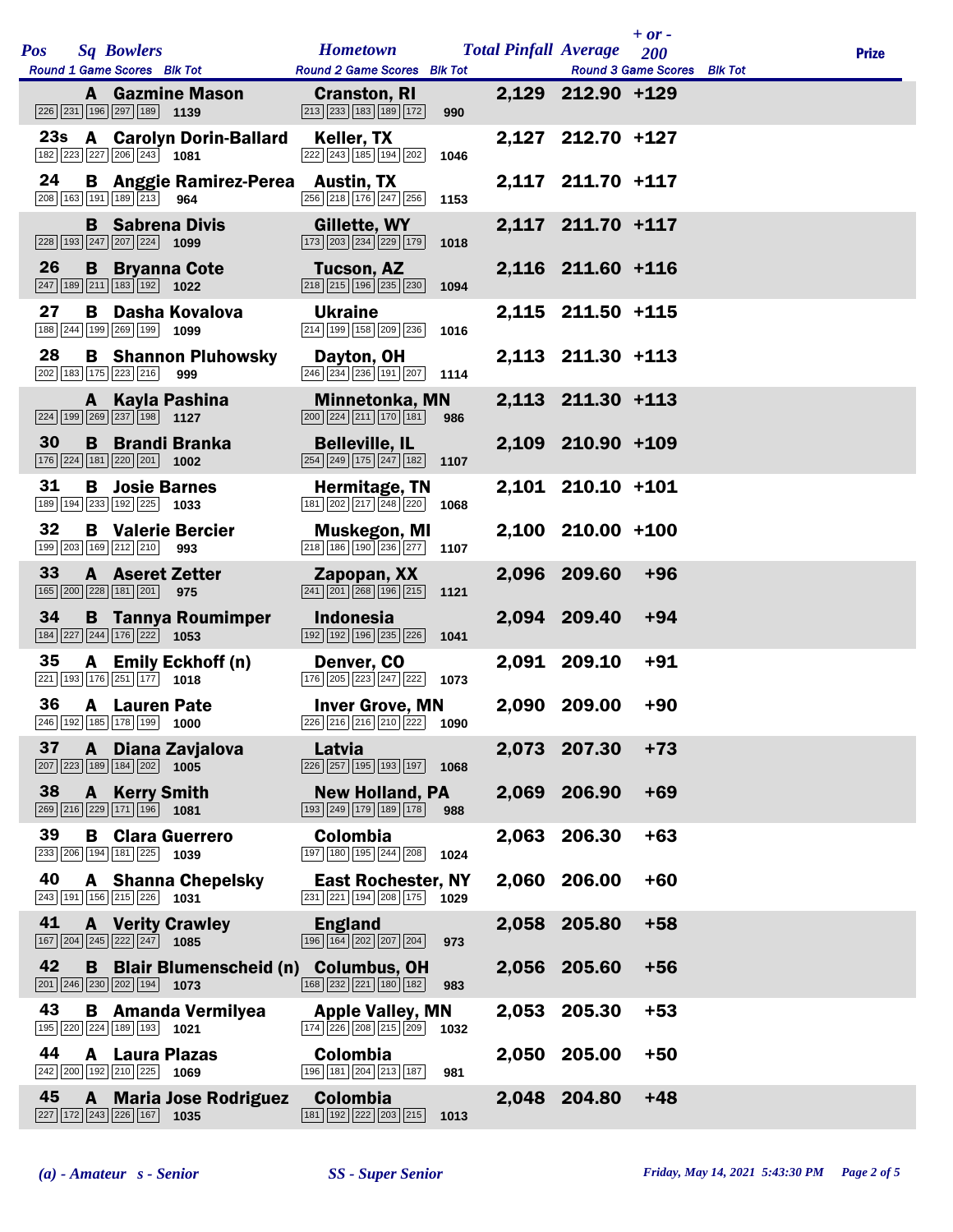|     |     |                 |                                                                            |                                     |                                                                                                                                  |      |       |                              | $+$ or $-$                         |              |
|-----|-----|-----------------|----------------------------------------------------------------------------|-------------------------------------|----------------------------------------------------------------------------------------------------------------------------------|------|-------|------------------------------|------------------------------------|--------------|
| Pos |     |                 | <b>Sq Bowlers</b><br>Round 1 Game Scores Blk Tot                           |                                     | <b>Hometown</b><br>Round 2 Game Scores Blk Tot                                                                                   |      |       | <b>Total Pinfall Average</b> | 200<br>Round 3 Game Scores Blk Tot | <b>Prize</b> |
|     | 46  |                 | $\boxed{227}$ $\boxed{226}$ 158 193 232 1036                               | A Ana Molina (n)                    | Guatemala<br>254 203 182 158 214                                                                                                 | 1011 |       | 2,047 204.70                 | $+47$                              |              |
|     | 47  |                 | 210 159 226 180 224                                                        | A Shalin Zulkifli<br>999            | <b>Malaysia</b><br>268 201 180 211 184                                                                                           | 1044 |       | 2,043 204.30                 | $+43$                              |              |
|     |     |                 | 188 188 195 219 222 1012                                                   | <b>B</b> Maria Bulanova             | <b>Russia</b><br>$\boxed{214}$ $\boxed{179}$ $\boxed{203}$ $\boxed{223}$ $\boxed{212}$                                           | 1031 |       | 2,043 204.30                 | $+43$                              |              |
|     | 49  |                 | $\boxed{233}$ 193 279 180 225 1110                                         | <b>A</b> Elysia Current             | Ephrata, PA<br>$\boxed{151}$ $\boxed{202}$ $\boxed{200}$ $\boxed{199}$ $\boxed{176}$                                             | 928  |       | 2,038 203.80                 | $+38$                              |              |
|     | 50  | B               | $\boxed{214}$ $\boxed{224}$ $\boxed{195}$ $\boxed{152}$ $\boxed{246}$      | <b>Haley Richard</b><br>1031        | Tipton, MI<br>200 185 206 199 216                                                                                                | 1006 |       | 2,037 203.70                 | $+37$                              |              |
|     | 51  |                 | 266 245 191 170 247 1119                                                   | <b>A</b> Shannon O'Keefe            | Shiloh, IL<br>244 203 160 139 169                                                                                                | 915  |       | 2,034 203.40                 | $+34$                              |              |
|     | 52  |                 | 200 194 182 240 213 1029                                                   | A Nicole Kleutgen (n)               | <b>Plainfield, WI</b><br>228 187 200 168 221                                                                                     | 1004 |       | 2,033 203.30                 | $+33$                              |              |
|     | 53  | B               | 194 192 213 213 178                                                        | <b>Breanna Clemmer</b><br>990       | <b>Clover, SC</b><br>$\boxed{191}\boxed{225}\boxed{213}\boxed{242}\boxed{170}$                                                   | 1041 |       | 2,031 203.10                 | $+31$                              |              |
|     |     |                 | 265 159 213 223 194 1054                                                   | ss B Sharon Powers (n)              | Lakewood, CO<br>209 199 182 207 180                                                                                              | 977  |       | 2,031 203.10                 | $+31$                              |              |
|     | 55  |                 | A Daria Pajak<br>143 194 195 279 168 979                                   |                                     | <b>Poland</b><br>179 159 299 200 214                                                                                             | 1051 |       | 2,030 203.00                 | $+30$                              |              |
|     | 56  |                 | <b>A</b> Taylor Bailey<br>205 215 201 191 185                              | 997                                 | Joliet, IL<br>245 237 185 212 149 1028                                                                                           |      |       | 2,025 202.50                 | $+25$                              |              |
|     |     |                 | $\boxed{175}$ $\boxed{255}$ $\boxed{212}$ $\boxed{174}$ $\boxed{186}$ 1002 | <b>B</b> Sydney Brummett            | <b>Fort Wayne, IN</b><br>$\boxed{182}\boxed{224}\boxed{215}\boxed{203}\boxed{199}$ 1023                                          |      |       | 2,025 202.50                 | $+25$                              |              |
|     | 58  |                 | <b>B</b> Missy Parkin<br>185 194 183 215 192                               | 969                                 | Laguna Hills, CA<br>$\boxed{202}$ $\boxed{215}$ $\boxed{187}$ $\boxed{216}$ $\boxed{226}$ 1046                                   |      |       | 2,015 201.50                 | $+15$                              |              |
|     | 59  |                 | 195 182 221 216 191 1005                                                   | <b>A</b> Ashly Galante              | Palm Harbor, FL<br>199 167 206 198 235 1005                                                                                      |      |       | 2,010 201.00                 | $+10$                              |              |
|     |     |                 | A Ana Ruiz (n)                                                             | 180 223 222 215 195 1035            | Guatemala<br>208 172 191 212 192 975                                                                                             |      |       | 2,010 201.00                 | $+10$                              |              |
|     | 61  |                 | $\boxed{215}$ $\boxed{185}$ $\boxed{192}$ $\boxed{183}$ $\boxed{224}$      | <b>B</b> Jennifer Cupples<br>999    | <b>Colorado Springs, CO 2,002 200.20</b><br>$\boxed{190}$ $\boxed{167}$ $\boxed{224}$ $\boxed{254}$ $\boxed{168}$ $\boxed{1003}$ |      |       |                              | $+2$                               |              |
|     | 62  |                 | 228 177 160 223 247                                                        | A Katie Robb (n)<br>1035            | <b>Swedesboro, NJ</b><br>180 199 186 235 164                                                                                     | 964  |       | 1,999 199.90                 | $-1$                               |              |
|     | 63s |                 | <b>A</b> Debbie Ayers<br>172 141 188 248 196 945                           |                                     | La Mesa, CA<br>$\boxed{231}$ $\boxed{224}$ $\boxed{241}$ $\boxed{199}$ $\boxed{154}$                                             | 1049 | 1,994 | 199.40                       | $-6$                               |              |
|     | 64  |                 | $\boxed{210}$ $\boxed{206}$ $\boxed{225}$ $\boxed{190}$ $\boxed{177}$ 1008 | <b>B</b> Jody Scheerer              | <b>South Africa</b><br>195 236 182 157 214                                                                                       | 984  |       | 1,992 199.20                 | $-8$                               |              |
|     |     | <b>Cut Line</b> |                                                                            | <b>Cash Line</b>                    |                                                                                                                                  |      |       |                              |                                    |              |
|     | 65  |                 | 193 185 211 178 192                                                        | <b>A</b> Lindsay Boomershine<br>959 | Perry, UT<br>$\boxed{215}$ $\boxed{170}$ $\boxed{225}$ $\boxed{195}$ $\boxed{221}$                                               | 1026 |       | 1,985 198.50                 | $-15$                              |              |
|     |     |                 | 133 242 162 212 221                                                        | <b>B</b> Diandra Asbaty<br>970      | Chicago, IL<br>192 180 257 202 184                                                                                               | 1015 |       | 1,985 198.50                 | $-15$                              |              |
|     | 67  |                 | <b>A</b> Giselle Poss<br>244 154 200 177 207                               | 982                                 | <b>Maitland, FL</b><br>184 233 202 195 181                                                                                       | 995  | 1,977 | 197.70                       | $-23$                              |              |
|     | 68  | A               | 173 216 208 145 238                                                        | Nichole Hiraoka (a)<br>980          | Daly City, CA<br>192 211 214 198 181                                                                                             | 996  |       | 1,976 197.60                 | $-24$                              |              |
|     | 69  | B               | 199 168 208 196 171                                                        | <b>Mallory Nutting (n)</b><br>942   | <b>Topsham, ME</b><br>$\boxed{234}$ $\boxed{217}$ $\boxed{215}$ $\boxed{198}$ $\boxed{169}$                                      | 1033 |       | 1,975 197.50                 | $-25$                              |              |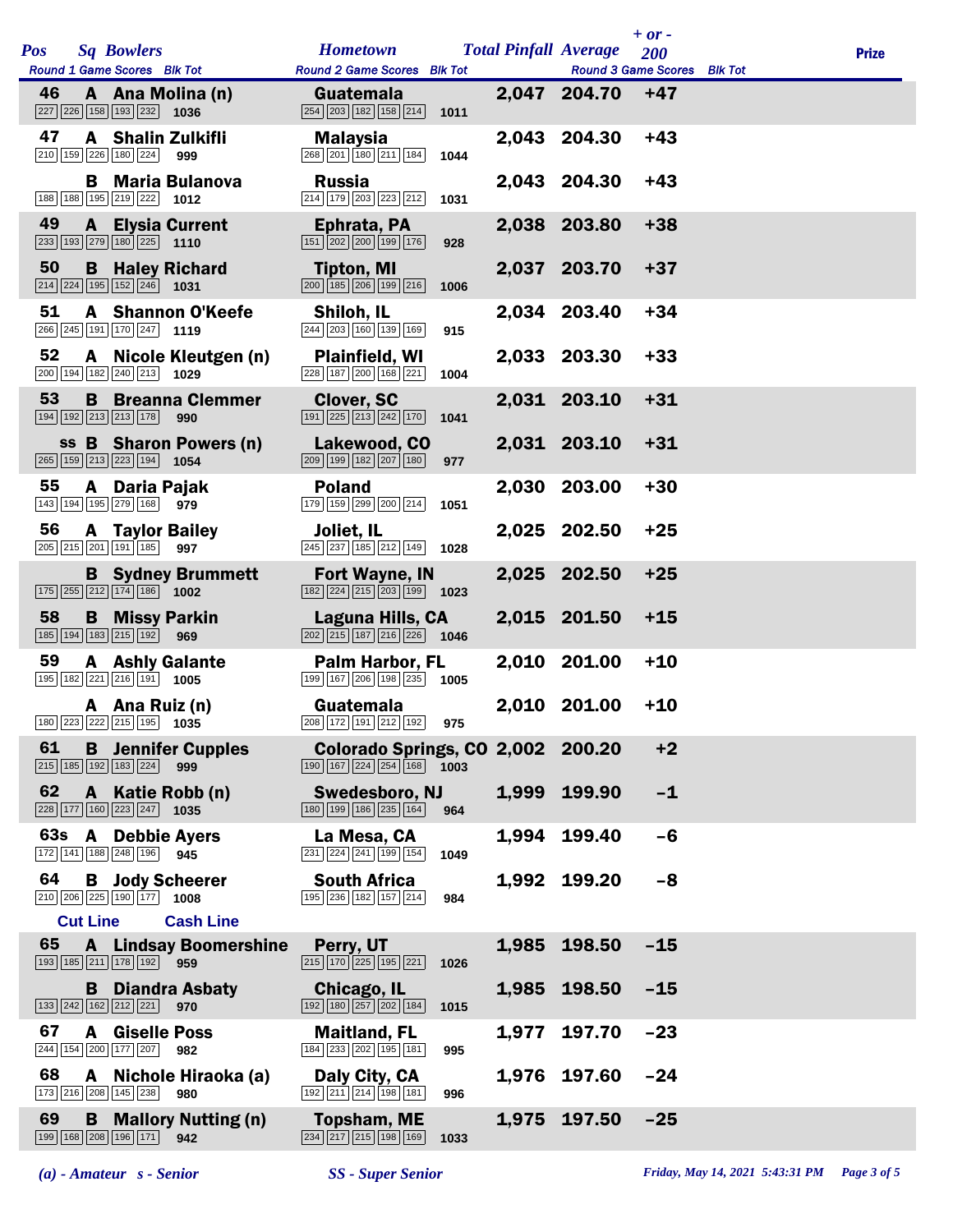|            |   |                                                                            |                                                                                                                   |                                                                                               |      |       |                              | $+ or -$                                  |              |
|------------|---|----------------------------------------------------------------------------|-------------------------------------------------------------------------------------------------------------------|-----------------------------------------------------------------------------------------------|------|-------|------------------------------|-------------------------------------------|--------------|
| Pos        |   | <b>Sq Bowlers</b><br>Round 1 Game Scores Blk Tot                           |                                                                                                                   | <b>Hometown</b><br><b>Round 2 Game Scores</b> Blk Tot                                         |      |       | <b>Total Pinfall Average</b> | <b>200</b><br>Round 3 Game Scores Blk Tot | <b>Prize</b> |
| 70         |   | $\boxed{254}$ 151 184 192 172                                              | <b>B</b> Courtney Ermisch<br>953                                                                                  | <b>Big Bend, WI</b><br>190 172 221 199 238                                                    | 1020 |       | 1,973 197.30                 | $-27$                                     |              |
| 71         |   | 156 203 211 226 227 1023                                                   | A Alejandra Urrutia (n)                                                                                           | <b>Highland, CA</b><br>163 194 236 203 153                                                    | 949  |       | 1,972 197.20                 | $-28$                                     |              |
| 72         |   | A Kayla Bandy<br>213 171 182 205 221                                       | 992                                                                                                               | Wichita, KS<br>$\boxed{195}$ $\boxed{176}$ $\boxed{217}$ $\boxed{211}$ $\boxed{177}$          | 976  |       | 1,968 196.80                 | $-32$                                     |              |
| 73         |   | 208 212 191 216 179 1006                                                   | <b>B</b> Sandra Gongora                                                                                           | <b>Mexico</b><br>191 193 179 192 203                                                          | 958  |       | 1,964 196.40                 | $-36$                                     |              |
| 74         |   | 179 170 212 221 178                                                        | <b>B</b> Sofia Granda (n)<br>960                                                                                  | Guatemala<br>$\boxed{197}$ $\boxed{224}$ $\boxed{205}$ $\boxed{201}$ $\boxed{173}$            | 1000 |       | 1,960 196.00                 | $-40$                                     |              |
| S.         |   | 179 221 186 216 200 1002                                                   | <b>B</b> Leanne Hulsenberg                                                                                        | <b>Pleasant View, UT</b><br>196 186 206 207 163                                               | 958  | 1,960 | 196.00                       | $-40$                                     |              |
| 76s        |   | 159 180 217 232 222 1010                                                   | <b>A</b> Jodi Woessner                                                                                            | Oregon, OH<br>156 190 158 232 206                                                             | 942  |       | 1,952 195.20                 | $-48$                                     |              |
| 77         |   | 196 227 159 174 201                                                        | <b>B</b> Addy Nelson (n)<br>957                                                                                   | <b>Gregory, SD</b><br>$\boxed{223}$ $\boxed{171}$ $\boxed{180}$ $\boxed{203}$ $\boxed{213}$   | 990  | 1,947 | 194.70                       | $-53$                                     |              |
| 78         |   | 168 184 189 182 212                                                        | <b>B</b> Brianna Andrew<br>935                                                                                    | <b>Grand Rapids, MI</b><br>183 215 216 197 188                                                | 999  |       | 1,934 193.40                 | $-66$                                     |              |
| 79         |   | 171 212 195 202 165                                                        | A Kristin Nieter (n)<br>945                                                                                       | Homewood, IL<br>189 196 188 208 203                                                           | 984  |       | 1,929 192.90                 | $-71$                                     |              |
| 80         |   | 207 237 175 183 205 1007                                                   | A Michelle Sterner (n)                                                                                            | Niagara Falls, NY<br>195 168 184 192 181                                                      | 920  |       | 1,927 192.70                 | $-73$                                     |              |
| <b>81s</b> |   | $\boxed{201}$ $\boxed{201}$ $\boxed{210}$ $\boxed{226}$ $\boxed{165}$ 1003 | <b>B</b> Raelyn Hazen (n)                                                                                         | Roy, UT<br>168 184 186 210 175                                                                | 923  |       | 1,926 192.60                 | $-74$                                     |              |
| 82         |   | 179 190 176 208 193                                                        | <b>B</b> Claudia Cabrera (n)<br>946                                                                               | Guatemala<br>240 163 176 189 202                                                              | 970  |       | 1,916 191.60                 | -84                                       |              |
| 83         | B | 185 197 163 183 222                                                        | Jasmine Snell (n)<br>950                                                                                          | <b>Papillion, NE</b><br>$\boxed{204}$ $\boxed{178}$ $\boxed{212}$ $\boxed{173}$ $\boxed{198}$ | 965  |       | 1,915 191.50                 | $-85$                                     |              |
| 84         |   |                                                                            | <b>B</b> Angelica Anthony (n)<br>$\boxed{152}$ $\boxed{191}$ $\boxed{225}$ $\boxed{121}$ $\boxed{223}$ <b>912</b> | <b>Converse, TX</b><br>$\boxed{220}$ 195 177 216 189 997                                      |      |       | 1,909 190.90                 | $-91$                                     |              |
|            |   | 193 157 204 222 173 949                                                    | A Kristie Leong (n)                                                                                               | Daly City, CA<br>$\boxed{188}\boxed{225}\boxed{200}\boxed{180}\boxed{167}$                    | 960  | 1,909 | 190.90                       | $-91$                                     |              |
| 86         | B | <b>Rina Sabo</b><br>193 184 167 204 211                                    | 959                                                                                                               | <b>Bennett, CO</b><br>$\boxed{201}$ $\boxed{172}$ $\boxed{197}$ $\boxed{168}$ $\boxed{211}$   | 949  |       | 1,908 190.80                 | $-92$                                     |              |
| 87         | B | $\boxed{222}$ 194 169 213 169                                              | <b>Megan Allensworth (n)</b><br>967                                                                               | <b>Plainfield, IL</b><br>174 174 180 225 180                                                  | 933  | 1,900 | $190.00 - 100$               |                                           |              |
| 88         |   | 147 226 175 219 210 977                                                    | <b>B</b> Hope Gramly (n)                                                                                          | <b>Aubrey, TX</b><br>227 190 169 173 156                                                      | 915  |       | 1,892 189.20 -108            |                                           |              |
| 89         |   | 144 146 204 245 235                                                        | <b>B</b> Tabetha DuVall (n)<br>974                                                                                | Gillette, WY<br>200 171 210 187 149                                                           | 917  |       | 1,891 189.10 -109            |                                           |              |
| 90         |   | 198 203 168 187 172                                                        | A Samantha Knab (n)<br>928                                                                                        | <b>Antioch, IL</b><br>$\boxed{202}$ $\boxed{201}$ $\boxed{211}$ $\boxed{191}$ $\boxed{154}$   | 959  | 1,887 | $188.70 - 113$               |                                           |              |
| 91         |   | <b>A</b> Melissa Perez<br>170 205 165 189 147                              | 876                                                                                                               | Miami, FL<br>234 203 180 231 158                                                              | 1006 | 1,882 | $188.20 - 118$               |                                           |              |
| 92         | B | 178 161 195 183 186                                                        | <b>Melissa Kammerer (n)</b><br>903                                                                                | <b>Staten Island, NY</b><br>168 182 213 184 215                                               | 962  |       | 1,865 186.50 -135            |                                           |              |
| 93         |   | 164 180 199 193 202                                                        | <b>B</b> Alyssa Ferraro (n)<br>938                                                                                | <b>Deltona, FL</b><br>196 210 137 202 181                                                     | 926  |       | 1,864 186.40 -136            |                                           |              |